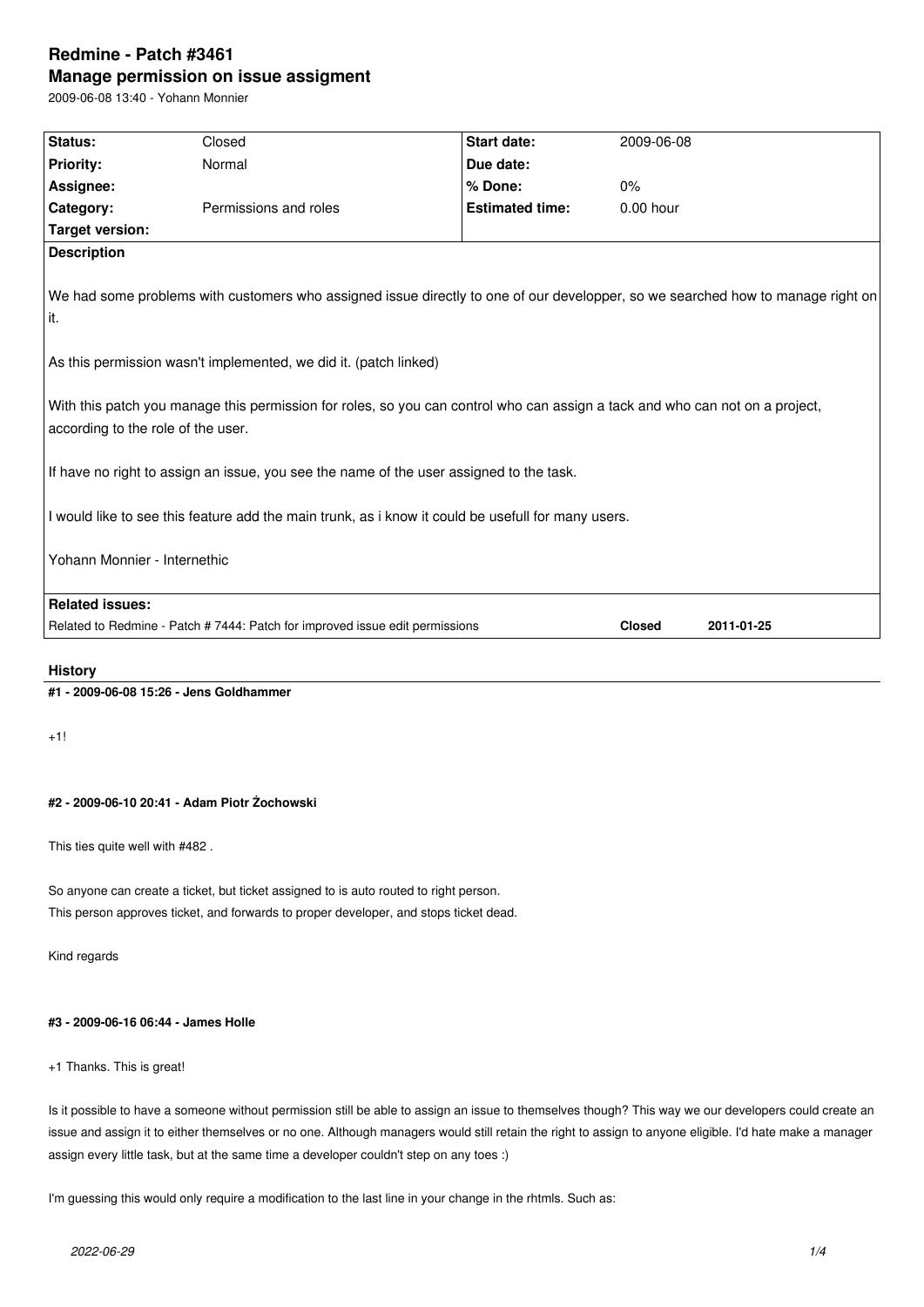<p><%= f.select :priority\_id, (@priorities.collect {|p| [p.name, p.id]}), :required => true %></p> <% if User.current.allowed\_to?(:manage\_issue\_assignment, @project) -%> <p><%= f.select :assigned\_to\_id, (@issue.assignable\_users.collect {|m| [m.name, m.id]}), :include\_blank => true %></p> <% else %> <p><%= f.select :assigned\_to\_id, (@issue.author.collect {|m| [m.name, m.id]}), :include\_blank => true %></p> <% end %>

But, this doesn't work. No ruby skills here ;) Your thoughts?

#### **#4 - 2009-06-16 07:50 - Stanislav German-Evtushenko**

Hi Yohann,

Could you put screenshots here, please?

#### **#5 - 2009-07-19 15:34 - Chris Grieger**

 $+1$ 

Wasn't able to get this patch running. Is it enough to put the permission\_manage\_issue\_assignment: Assign an issue into the Libs/redmine.rb?

I can't see the permission in my role-permission edit form to add it to a role.

#### **#6 - 2009-07-19 15:57 - Yohann Monnier**

Hello Chris,

You have to apply the entire patch (4-5 files, it depends if you use french translation or not)

Yohann

# **#7 - 2009-07-19 15:58 - Yohann Monnier**

Chris Grieger wrote:

#### *+1*

*Wasn't able to get this patch running. Is it enough to put the [...] into the Libs/redmine.rb?*

*I can't see the permission in my role-permission edit form to add it to a role.*

Be carefull, you did put the right "patch" in the right patch.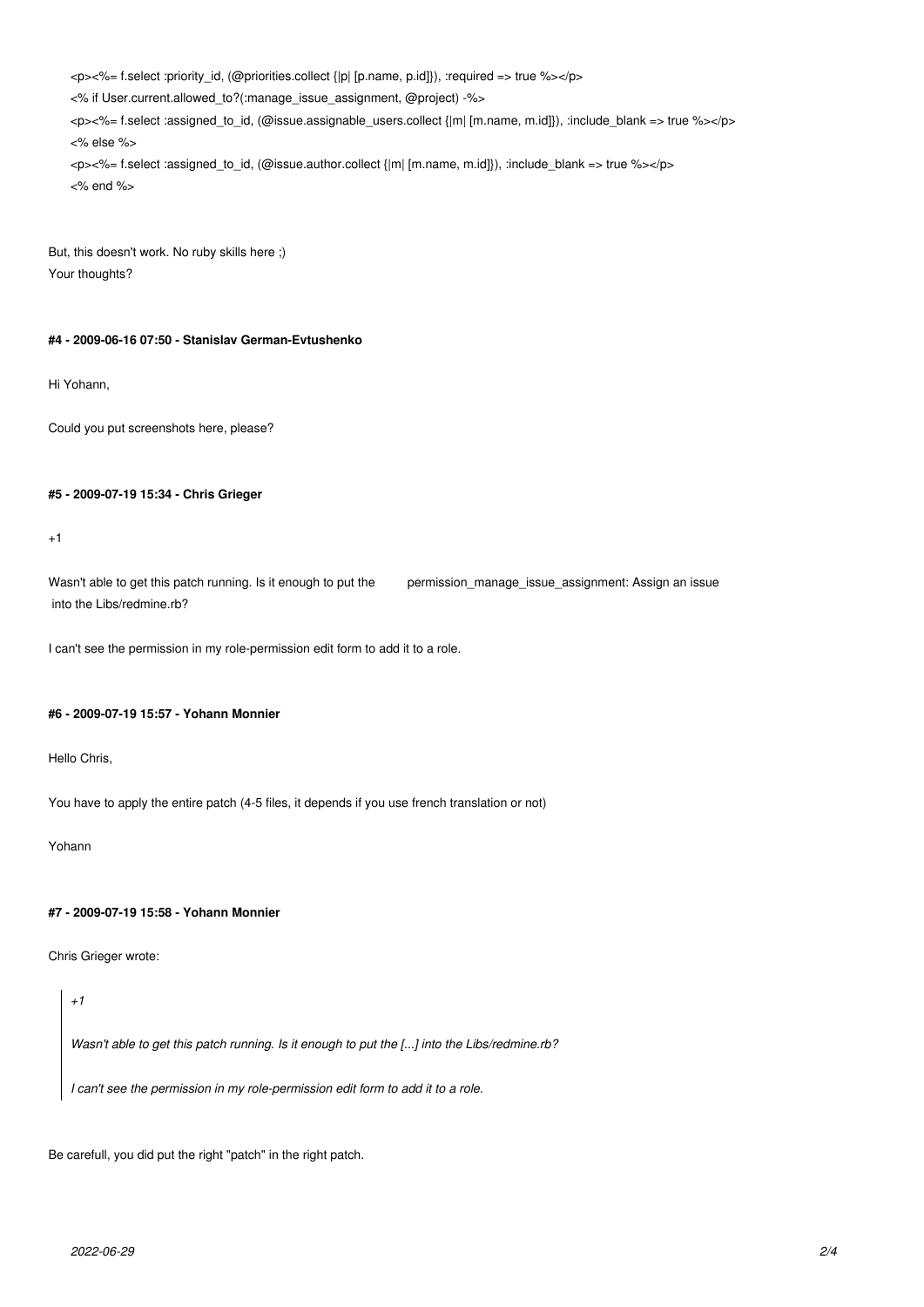Sorry for the multiple post, I can not edit my comments.

Be carefull, you did **NOT** put the right "patch" in the right file.

#### **#9 - 2010-07-22 14:29 - Harwant Pannu**

We tried to use this patch on our 0.9.3 install of Redmine and it did not work for us. We got some kind of "unknown variables" errors at install time.

Anyone knows what is going on? Any ideas, tips or updated patch for the newer releases of Redmine?

Thanks for your attention.

#### **#10 - 2010-07-28 17:08 - Chad S**

I have a fix for this guys that works with 1.0.x (which i assume would work with 0.9.x, but i have not tested it.)

Click the patch above to view (this link below is the same): http://www.redmine.org/attachments/2156/redmine-0.8-issue-assignment-right.patch

Follow it as you normally would with one exception... [The edit to the first file should not be done to this file:](http://www.redmine.org/attachments/2156/redmine-0.8-issue-assignment-right.patch) app/views/issues/\_form.rhtml but to this file instead: app/views/issues/\_attributes.rhtml

I have this working after upgrading from 0.8.x to 1.0.x. Reply here if you need help getting this working.

#### **#11 - 2010-10-25 20:20 - Brian Heasley**

+1

Thanks for the fix, Chad S. It worked fine on 1.0.2.stable. One additional comment, the "lang/en.yml" file now seems to be in "config/locales/".

#### **#12 - 2010-12-15 16:10 - Arne-Kolja Bachstein**

*- File redmine-1.0.4-issue-assignment-permission.patch added*

I've created a new patch to handle this. Hope the patch file is created correctly, it's my first diff ;) Just look inside to make sure everything's fine.

I'm implementing permissions for view\_issue\_assignment and manage\_issue\_assignment and do some view conditionals based on this in show.rhtml, \_attributes.rhtml.

As I included the possibility to hide assignments completely (permission view\_issue\_assignment) I had to do some nasty stuff in app/models/query.rb. If anyone knows how to improve it, please share. I just didn't find an other way yet.

Patch is created against Redmine 1.0.4 vanilla.